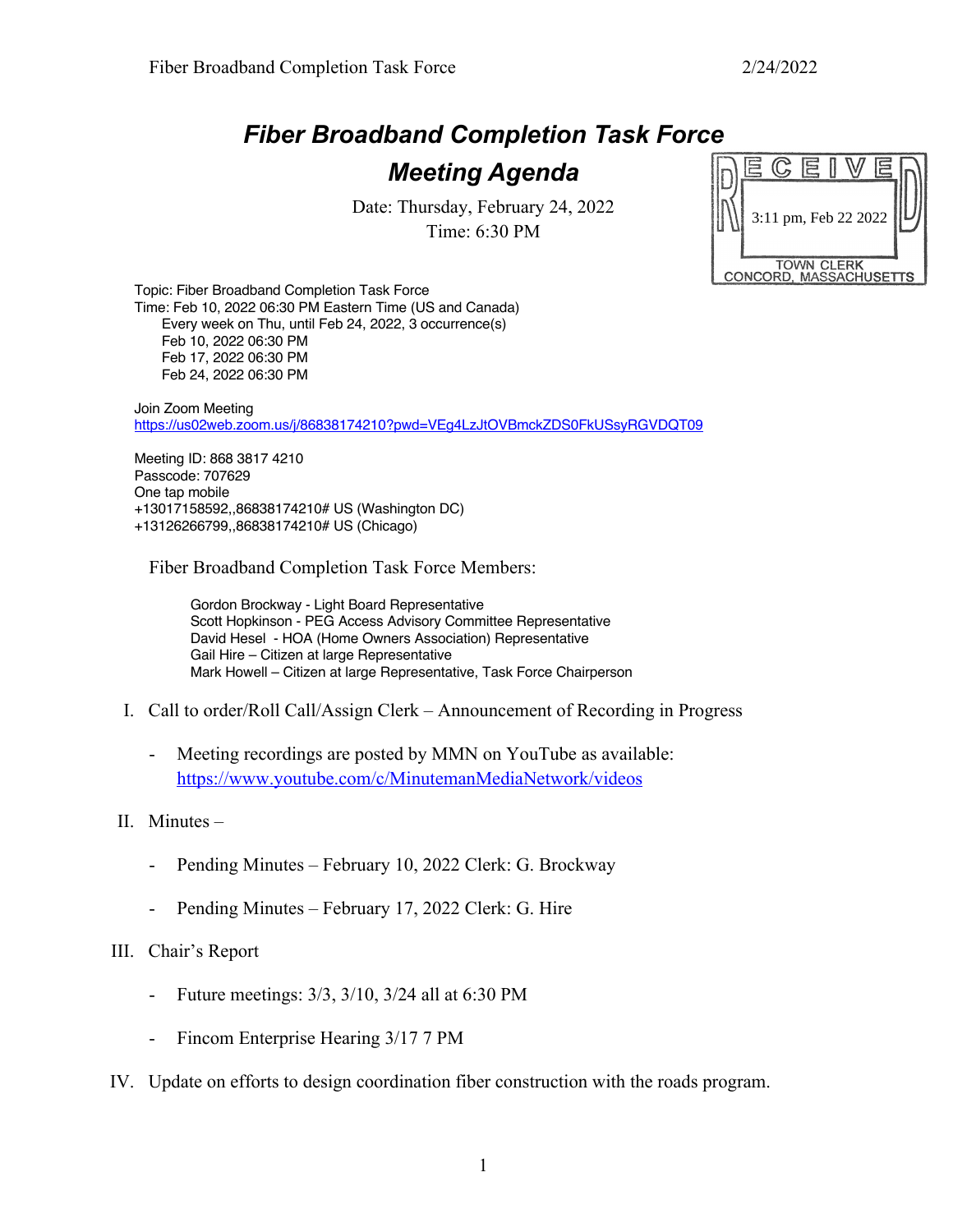- V. ARPA (American Recovery Plan Act)/Infrastructure Proposal Development
- VI. Continue Discussion of the Preliminary Report Outline
	- o Develop draft Recommendations
- VII. Wrap up and Next Steps Discussion of agenda for next session.
- VIII. Public Comment Period
	- IX. Adjournment